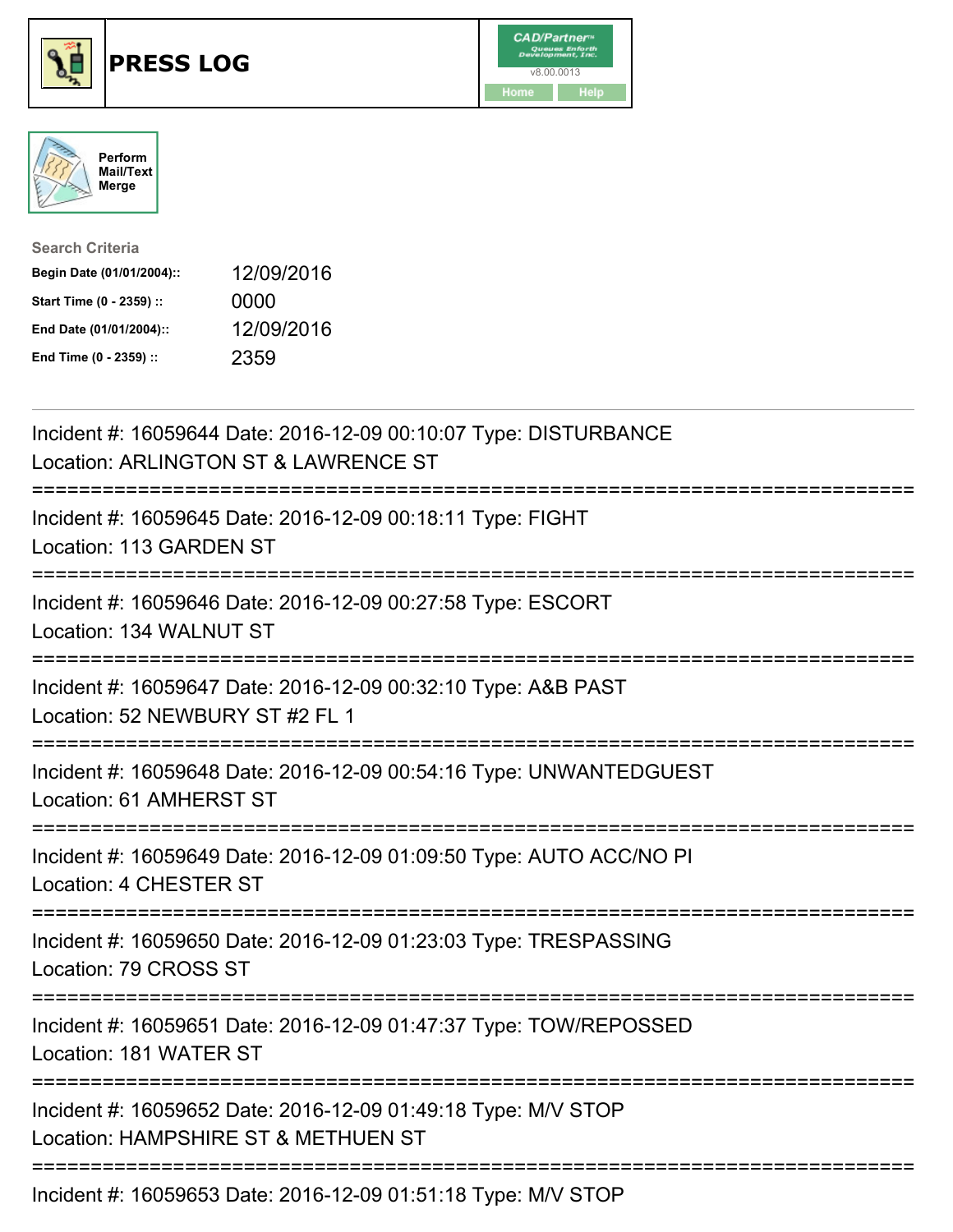Location: DEN ROCK / null

| Incident #: 16059654 Date: 2016-12-09 01:53:13 Type: M/V STOP<br>Location: BROADWAY & CROSS ST                          |
|-------------------------------------------------------------------------------------------------------------------------|
| Incident #: 16059655 Date: 2016-12-09 02:10:23 Type: M/V STOP<br>Location: BROADWAY & HAVERHILL ST                      |
| Incident #: 16059656 Date: 2016-12-09 02:11:08 Type: M/V STOP<br>Location: ARLINGTON ST & BROADWAY                      |
| Incident #: 16059657 Date: 2016-12-09 02:17:40 Type: M/V STOP<br>Location: JACKSON ST & METHUEN ST                      |
| Incident #: 16059658 Date: 2016-12-09 02:40:13 Type: A&B PAST<br>Location: 316 ESSEX ST #314                            |
| Incident #: 16059659 Date: 2016-12-09 02:44:02 Type: DISTURBANCE<br>Location: 276 BROADWAY FL 1                         |
| Incident #: 16059660 Date: 2016-12-09 02:53:24 Type: SPECIAL CHECK<br>Location: SEVEN ELEVEN / 370 BROADWAY             |
| Incident #: 16059661 Date: 2016-12-09 02:55:18 Type: M/V STOP<br>Location: DENNYS / 160 WINTHROP AV                     |
| Incident #: 16059662 Date: 2016-12-09 02:56:05 Type: M/V STOP<br>Location: ARLINGTON ST & BROADWAY                      |
| Incident #: 16059663 Date: 2016-12-09 03:08:20 Type: SPECIAL CHECK<br>Location: COMMONWEALTH MOTORS / 1 COMMONWEALTH DR |
| Incident #: 16059664 Date: 2016-12-09 03:58:33 Type: M/V STOP<br>Location: CANAL ST & JACKSON ST                        |
| Incident #: 16059665 Date: 2016-12-09 04:00:49 Type: SPECIAL CHECK<br>Location: 235 WINTHROP AV                         |
| Incident #: 16059666 Date: 2016-12-09 05:15:21 Type: SUICIDE ATTEMPT<br>Location: 77 WARREN ST #1                       |
| Incident #: 16059667 Date: 2016-12-09 05:32:29 Type: ALARM/BURG                                                         |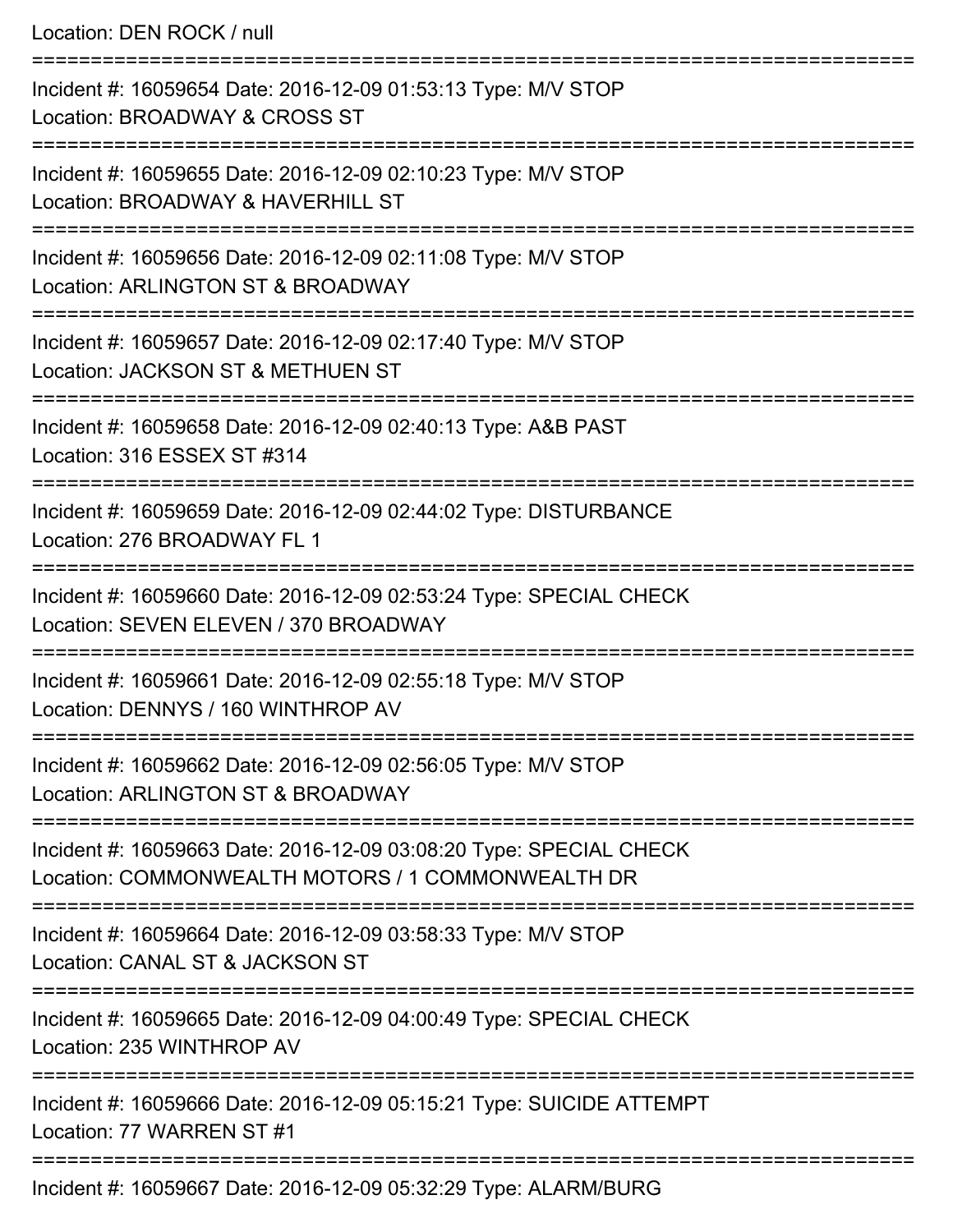| Incident #: 16059668 Date: 2016-12-09 06:16:20 Type: ALARM/BURG<br>Location: LAWRENCE CATHOLIC ACADEMY / 101 PARKER ST |
|------------------------------------------------------------------------------------------------------------------------|
| Incident #: 16059669 Date: 2016-12-09 06:26:04 Type: M/V STOP<br>Location: S BROADWAY & SHATTUCK ST                    |
| Incident #: 16059670 Date: 2016-12-09 06:30:54 Type: M/V STOP<br>Location: 8 S BROADWAY                                |
| Incident #: 16059671 Date: 2016-12-09 06:57:33 Type: MEDIC SUPPORT<br>Location: 249 FARNHAM ST FL 2                    |
| Incident #: 16059672 Date: 2016-12-09 07:12:26 Type: ALARM/BURG<br>Location: CALIXTO RESIDENCE / 92 GENESEE ST         |
| Incident #: 16059673 Date: 2016-12-09 07:26:02 Type: PARK & WALK<br>Location: 0 BROADWAY                               |
| Incident #: 16059674 Date: 2016-12-09 07:38:34 Type: M/V STOP<br>Location: HAFFNERS CAR WASH / 330 S BROADWAY          |
| Incident #: 16059675 Date: 2016-12-09 07:53:14 Type: UNWANTEDGUEST<br>Location: 91 SUMMER ST                           |
| Incident #: 16059676 Date: 2016-12-09 08:13:57 Type: M/V STOP<br>Location: ESSEX ST & MILL ST                          |
| Incident #: 16059677 Date: 2016-12-09 08:22:55 Type: UNWANTEDGUEST<br>Location: MCDONALDS / 50 BROADWAY                |
| Incident #: 16059678 Date: 2016-12-09 08:29:51 Type: MEDIC SUPPORT<br>Location: GUILMETTE SCHOOL / 80 BODWELL ST       |
| Incident #: 16059679 Date: 2016-12-09 08:31:57 Type: AUTO ACC/NO PI<br>Location: RIVER POINTE WY & WINTHROP AV         |
| Incident #: 16059680 Date: 2016-12-09 08:43:45 Type: INVEST CONT<br>Location: 264 E HAVERHILL ST FL 3                  |
| Incident #: 16059681 Date: 2016-12-09 09:09:50 Type: M/V STOP                                                          |

 $L_{\text{max}}$  CHICKERING ST & WINTHROP AVE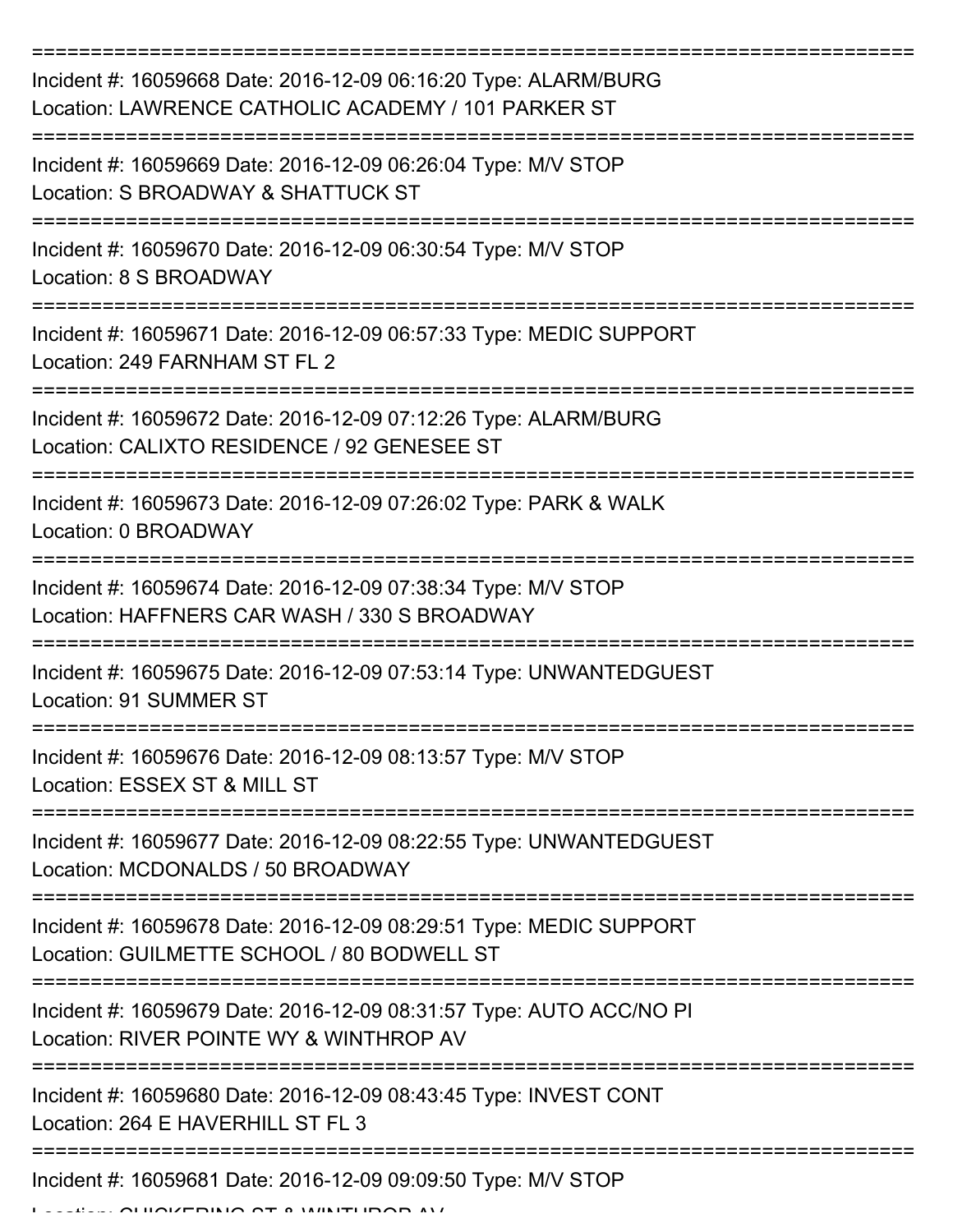| Incident #: 16059682 Date: 2016-12-09 09:11:04 Type: M/V STOP<br>Location: PHILLIPS ST & WINTHROP AV                                                     |
|----------------------------------------------------------------------------------------------------------------------------------------------------------|
| Incident #: 16059683 Date: 2016-12-09 09:13:41 Type: INVEST CONT<br>Location: 231 FERRY ST                                                               |
| Incident #: 16059684 Date: 2016-12-09 09:19:16 Type: M/V STOP<br>Location: HAMPSHIRE ST & MYRTLE ST                                                      |
| Incident #: 16059685 Date: 2016-12-09 09:29:26 Type: INVEST CONT<br>Location: 1 COMMONWEALTH DR                                                          |
| Incident #: 16059686 Date: 2016-12-09 09:46:25 Type: INVESTIGATION<br>Location: LAWRENCE HIGH SCHOOL / 70 N PARISH RD<br>;============================== |
| Incident #: 16059687 Date: 2016-12-09 09:51:27 Type: KEEP PEACE<br>Location: 120 COLONIAL RD                                                             |
| Incident #: 16059688 Date: 2016-12-09 09:53:32 Type: ALARMS<br>Location: 22 PACKARD ST                                                                   |
| Incident #: 16059689 Date: 2016-12-09 09:58:18 Type: LOST PROPERTY<br>Location: 90 LOWELL ST                                                             |
| Incident #: 16059691 Date: 2016-12-09 10:00:23 Type: MISSING PERS<br>Location: 32C HIGHLAND ST                                                           |
| Incident #: 16059692 Date: 2016-12-09 10:01:21 Type: ALARM/BURG<br>Location: 22 PACKARD ST                                                               |
| Incident #: 16059690 Date: 2016-12-09 10:01:22 Type: TOW OF M/V<br>Location: 31 FULTON ST                                                                |
| Incident #: 16059693 Date: 2016-12-09 10:05:05 Type: INVESTIGATION<br>Location: 205 CRAWFORD ST                                                          |
| Incident #: 16059694 Date: 2016-12-09 10:10:51 Type: M/V STOP<br>Location: 412 HAMPSHIRE ST                                                              |
| Incident #: 16059696 Date: 2016-12-09 10:12:50 Type: M/V STOP                                                                                            |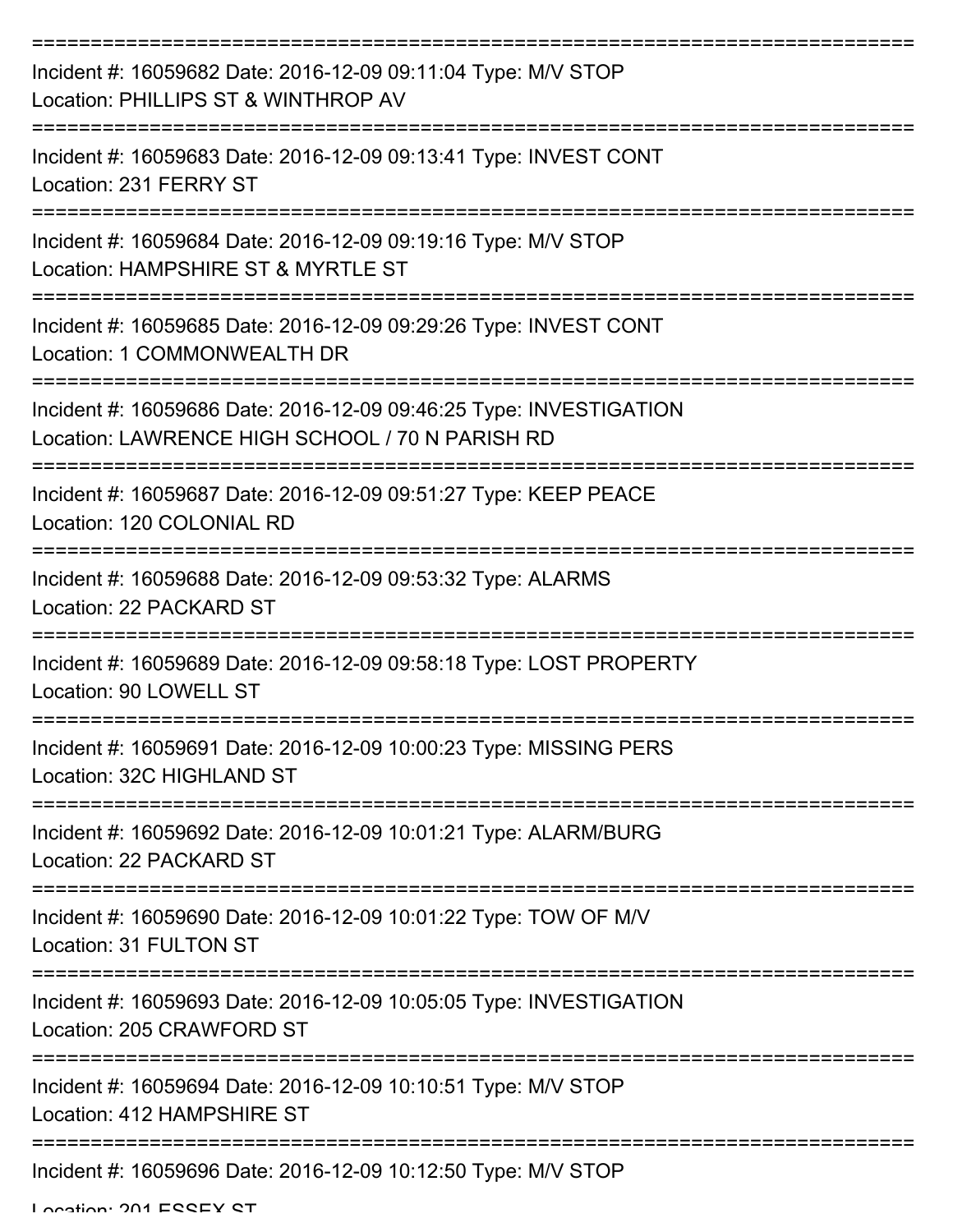| Incident #: 16059695 Date: 2016-12-09 10:18:30 Type: M/V STOP<br>Location: 28 MELROSE ST                       |
|----------------------------------------------------------------------------------------------------------------|
| Incident #: 16059697 Date: 2016-12-09 10:22:32 Type: M/V STOP<br>Location: ESSEX ST & MILL ST                  |
| Incident #: 16059698 Date: 2016-12-09 10:24:27 Type: ASSSIT OTHER PD<br>Location: 40 SWAN ST                   |
| Incident #: 16059699 Date: 2016-12-09 10:26:56 Type: M/V STOP<br>Location: HAMPSHIRE ST & HAVERHILL ST         |
| Incident #: 16059700 Date: 2016-12-09 10:29:19 Type: MEDIC SUPPORT<br>Location: 187 BROADWAY                   |
| Incident #: 16059701 Date: 2016-12-09 10:29:28 Type: AUTO ACC/NO PI<br>Location: WINTHROP AV                   |
| Incident #: 16059702 Date: 2016-12-09 10:31:50 Type: M/V STOP<br>Location: 700 ESSEX ST                        |
| Incident #: 16059703 Date: 2016-12-09 10:44:33 Type: SUS PERS/MV<br>Location: 290 COMMON ST                    |
| Incident #: 16059704 Date: 2016-12-09 10:52:07 Type: M/V STOP<br>Location: ESSEX ST & LAWRENCE ST              |
| Incident #: 16059705 Date: 2016-12-09 10:54:30 Type: M/V STOP<br>Location: CAMBRIDGE ST & S UNION ST           |
| Incident #: 16059706 Date: 2016-12-09 11:10:36 Type: SUS PERS/MV<br>Location: 144 BUTLER ST                    |
| Incident #: 16059708 Date: 2016-12-09 11:20:02 Type: KEEP PEACE<br>Location: FAMILY DOLLAR / 333 S BROADWAY ST |
| Incident #: 16059707 Date: 2016-12-09 11:20:45 Type: M/V STOP<br>Location: CEDAR ST & FRANKLIN ST              |
| Incident #: 16059709 Date: 2016-12-09 11:30:42 Type: M/V STOP<br>Location: 71 BODWELL ST                       |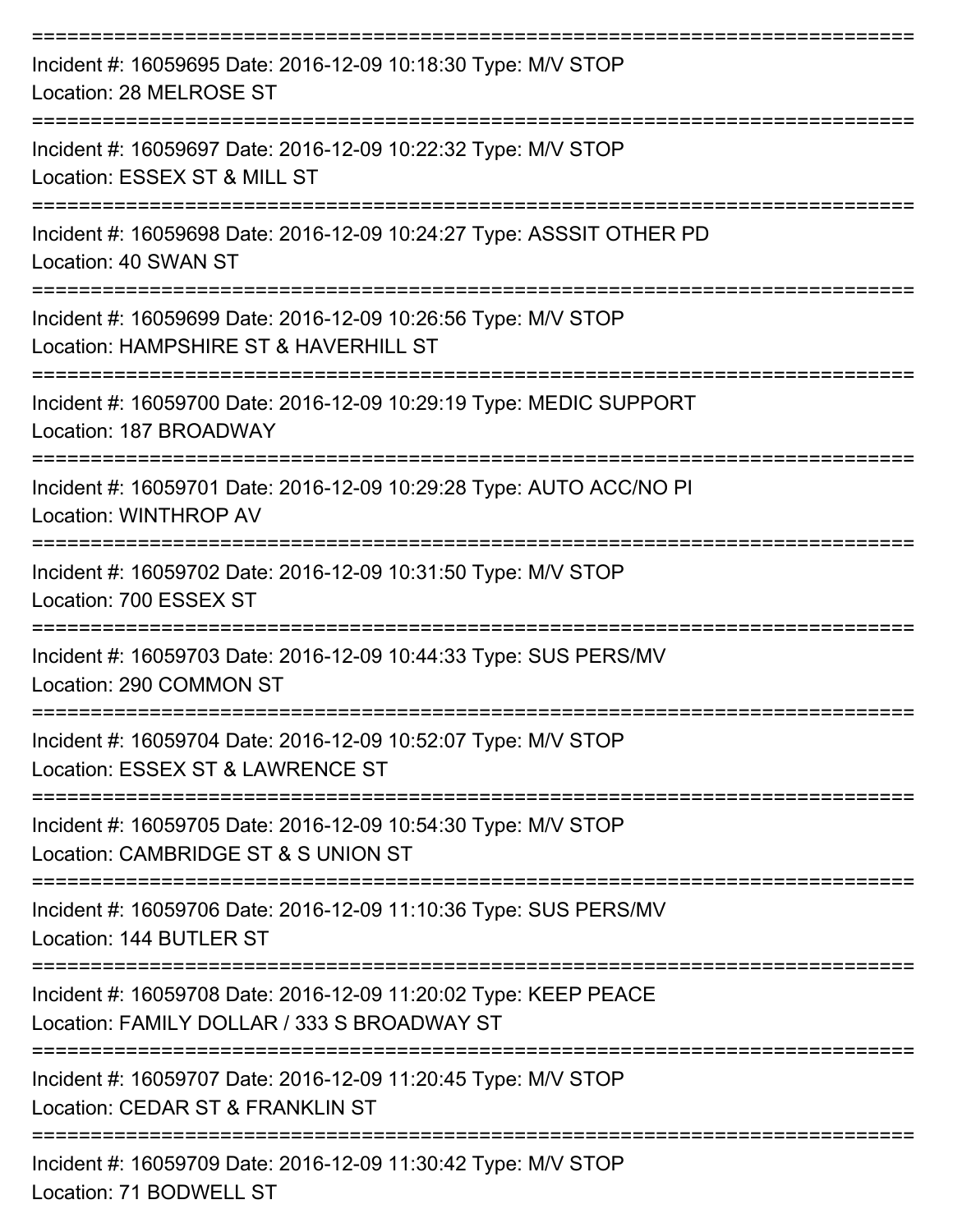| Incident #: 16059710 Date: 2016-12-09 11:33:21 Type: DISTURBANCE<br>Location: 439 S UNION ST                                        |
|-------------------------------------------------------------------------------------------------------------------------------------|
| :==================================<br>Incident #: 16059711 Date: 2016-12-09 11:34:26 Type: ROBBERY PAST<br>Location: 109 WALNUT ST |
| Incident #: 16059712 Date: 2016-12-09 11:50:43 Type: AUTO ACC/NO PI<br><b>Location: GENERAL ST</b>                                  |
| Incident #: 16059713 Date: 2016-12-09 11:51:56 Type: CK WELL BEING<br>Location: 77 S UNION ST #215                                  |
| Incident #: 16059714 Date: 2016-12-09 11:54:31 Type: M/V STOP<br>Location: GRAFTON ST & WINTHROP AV                                 |
| Incident #: 16059715 Date: 2016-12-09 12:14:44 Type: INVEST CONT<br>Location: 42 IRENE ST                                           |
| Incident #: 16059716 Date: 2016-12-09 12:16:07 Type: UNWANTEDGUEST<br>Location: 330 JACKSON ST #1                                   |
| Incident #: 16059717 Date: 2016-12-09 12:20:21 Type: MEDIC SUPPORT<br>Location: 250 MERRIMACK ST                                    |
| Incident #: 16059718 Date: 2016-12-09 12:44:19 Type: M/V STOP<br>Location: 74 WINTHROP AV                                           |
| Incident #: 16059719 Date: 2016-12-09 12:54:00 Type: M/V STOP<br>Location: 75 MANCHESTER ST                                         |
| Incident #: 16059720 Date: 2016-12-09 12:56:18 Type: ALARM/BURG<br>Location: 95 SALEM ST                                            |
| Incident #: 16059721 Date: 2016-12-09 12:57:03 Type: INVEST CONT<br>Location: 52 CROSBY ST                                          |
| Incident #: 16059722 Date: 2016-12-09 12:57:40 Type: SUS PERS/MV<br>Location: 272 E HAVERHILL ST<br>-------------------             |
| Incident #: 16059723 Date: 2016-12-09 13:07:21 Type: MV/BLOCKING<br><b>Location: 9 APPLETON ST</b>                                  |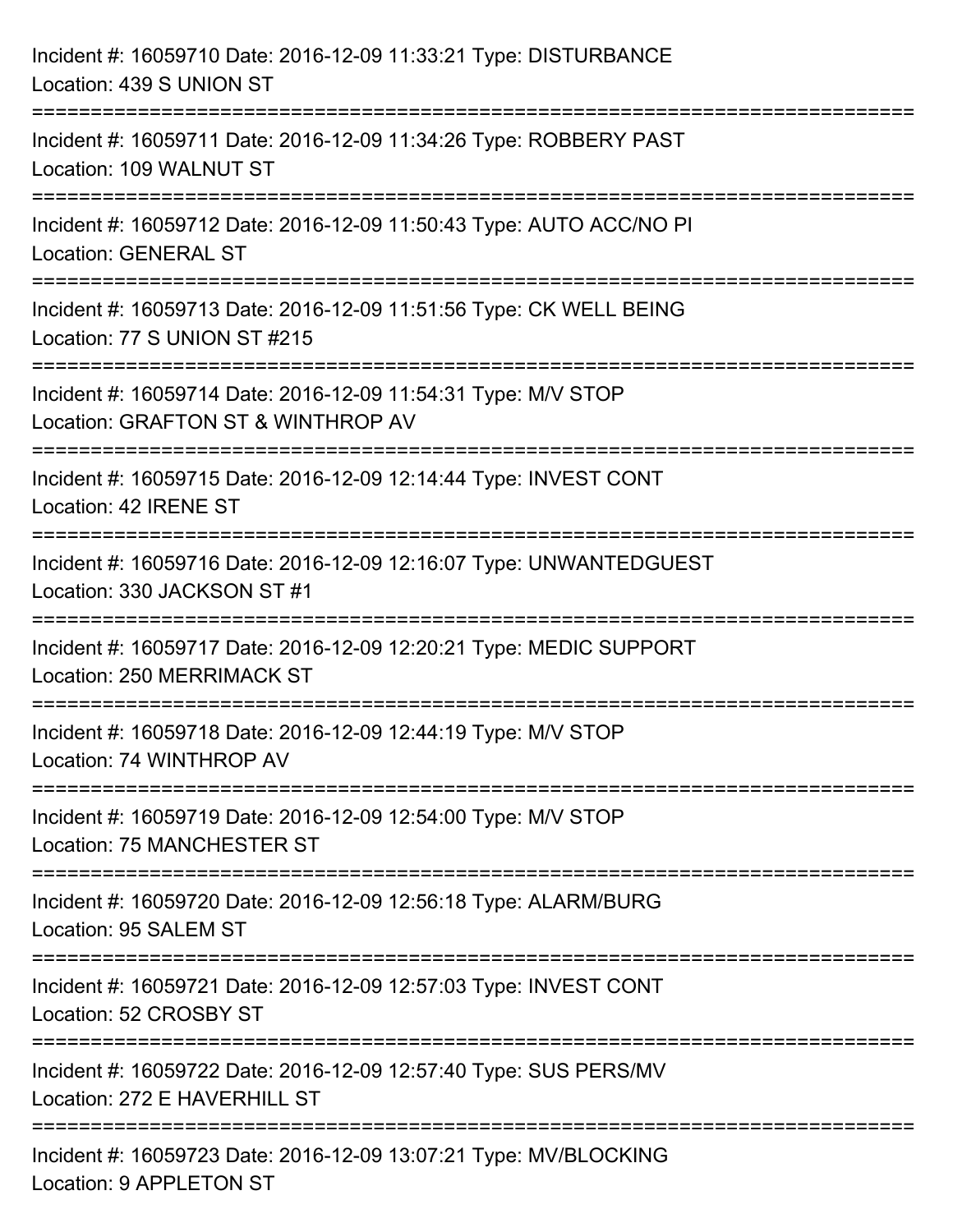| Incident #: 16059724 Date: 2016-12-09 13:07:40 Type: M/V STOP<br>Location: CAMBRIDGE ST & WINTHROP AV                  |
|------------------------------------------------------------------------------------------------------------------------|
| Incident #: 16059725 Date: 2016-12-09 13:22:35 Type: KEEP PEACE<br>Location: 30 ROBINSON CT                            |
| Incident #: 16059726 Date: 2016-12-09 13:34:44 Type: LARCENY/PAST<br><b>Location: 210 MERRIMACK ST</b>                 |
| Incident #: 16059727 Date: 2016-12-09 13:36:30 Type: MEDIC SUPPORT<br>Location: 56 SALEM ST                            |
| Incident #: 16059728 Date: 2016-12-09 13:41:19 Type: THREATS<br>Location: WALGREENS / 220 S BROADWAY                   |
| Incident #: 16059729 Date: 2016-12-09 13:47:25 Type: M/V STOP<br>Location: BROADWAY & LOWELL ST<br>===========         |
| Incident #: 16059730 Date: 2016-12-09 13:52:25 Type: AUTO ACC/PED<br>Location: LAWRENCE HIGH SCHOOL / 233 HAVERHILL ST |
| Incident #: 16059731 Date: 2016-12-09 14:08:00 Type: M/V STOP<br>Location: MYRTLE ST & WALNUT ST                       |
| Incident #: 16059732 Date: 2016-12-09 14:09:40 Type: SUS PERS/MV<br>Location: LEA ST & WYMAN ST                        |
| Incident #: 16059733 Date: 2016-12-09 14:28:24 Type: M/V STOP<br>Location: MYRTLE ST & WALNUT ST                       |
| Incident #: 16059734 Date: 2016-12-09 14:29:09 Type: MEDIC SUPPORT<br>Location: 44 EXETER ST FL 1                      |
| Incident #: 16059735 Date: 2016-12-09 14:31:09 Type: DRUG VIO<br>Location: OAK ST & SHORT ST                           |
| Incident #: 16059736 Date: 2016-12-09 14:44:16 Type: MEDIC SUPPORT<br>Location: BERKELEY ST & JACKSON ST               |
| Incident #: 16059737 Date: 2016-12-09 15:02:46 Type: FRAUD<br>Location: COMMONWEALTH MOTORS / 1 COMMONWEALTH DR        |

===========================================================================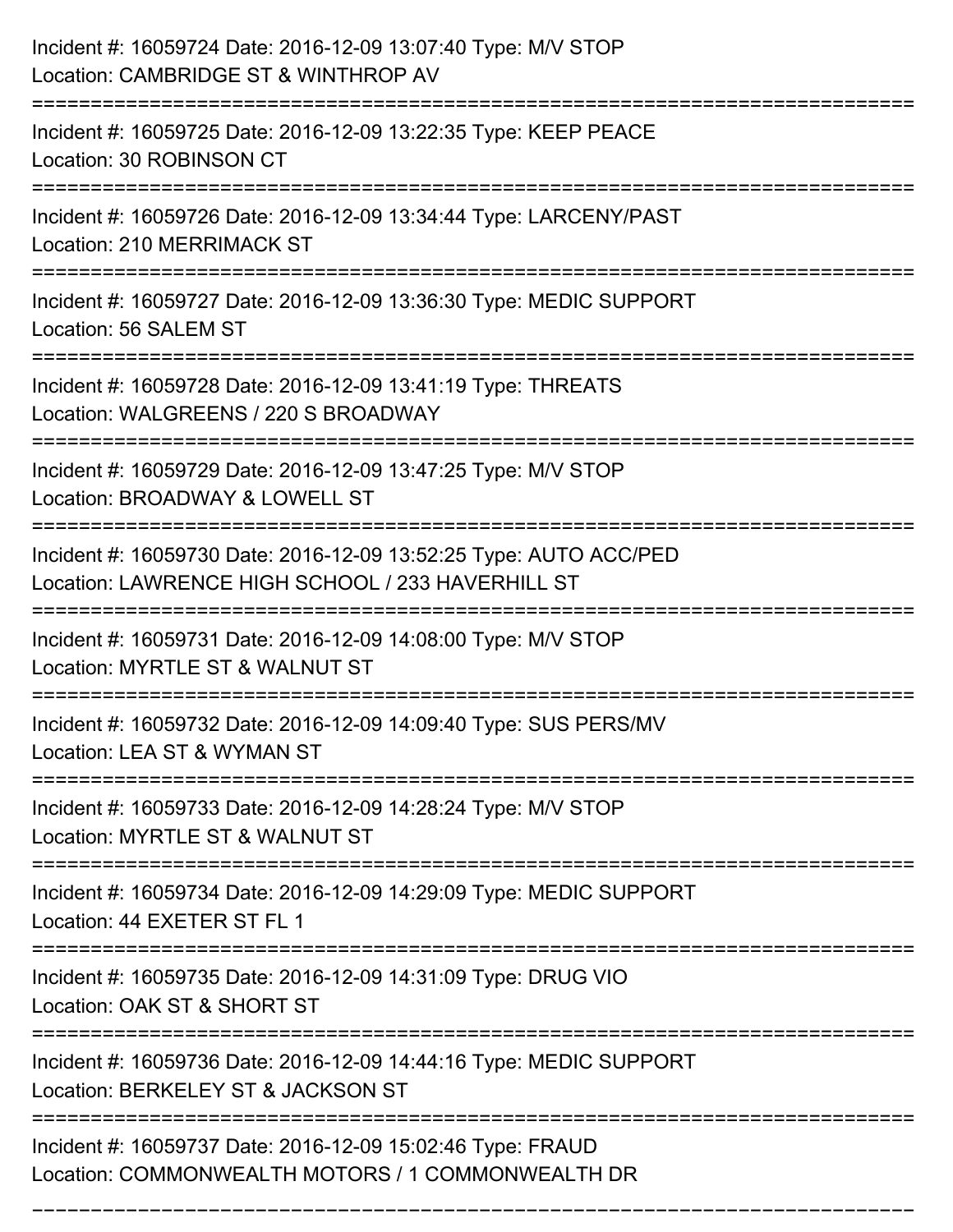| Incident #: 16059738 Date: 2016-12-09 15:05:50 Type: IDENTITY THEFT<br>Location: 393 CHESTNUT ST                                        |
|-----------------------------------------------------------------------------------------------------------------------------------------|
| Incident #: 16059739 Date: 2016-12-09 15:26:53 Type: GUN CALL<br>Location: CVS PHARMACY / 266 BROADWAY                                  |
| Incident #: 16059740 Date: 2016-12-09 15:33:05 Type: DRUG VIO<br>Location: 73 WINTHROP AVE<br>:=============================            |
| Incident #: 16059742 Date: 2016-12-09 15:39:18 Type: DOMESTIC/PROG<br>Location: 75 BROOKFIELD ST FL 2                                   |
| Incident #: 16059741 Date: 2016-12-09 15:39:56 Type: AUTO ACC/UNK PI<br>Location: S BROADWAY & SALEM ST                                 |
| Incident #: 16059743 Date: 2016-12-09 15:41:05 Type: M/V STOP<br><b>Location: WINTHROP AV</b>                                           |
| Incident #: 16059744 Date: 2016-12-09 15:52:41 Type: MISSING PERS<br>Location: 280 MERRIMACK ST #2<br>==============<br>=============== |
| Incident #: 16059745 Date: 2016-12-09 15:53:29 Type: M/V STOP<br>Location: WINTHROP AV                                                  |
| Incident #: 16059746 Date: 2016-12-09 16:05:17 Type: HIT & RUN M/V<br>Location: BENNINGTON ST & PARK ST                                 |
| Incident #: 16059747 Date: 2016-12-09 16:34:53 Type: MV/BLOCKING<br>Location: 29 TREMONT ST                                             |
| Incident #: 16059750 Date: 2016-12-09 17:10:25 Type: HIT & RUN M/V<br>Location: FRANKLIN ST & METHUEN ST                                |
| Incident #: 16059748 Date: 2016-12-09 17:14:18 Type: AUTO ACC/NO PI<br>Location: GULF STATION / 325 WINTHROP AV                         |
| Incident #: 16059749 Date: 2016-12-09 17:15:32 Type: SUS PERS/MV<br>Location: 42 ANDOVER ST                                             |
| Incident #: 16059751 Date: 2016-12-09 17:16:40 Type: ALARM/BURG<br>Location: RESD; CARMEN FERNANDEZ / 271 CYPRESS AV                    |
|                                                                                                                                         |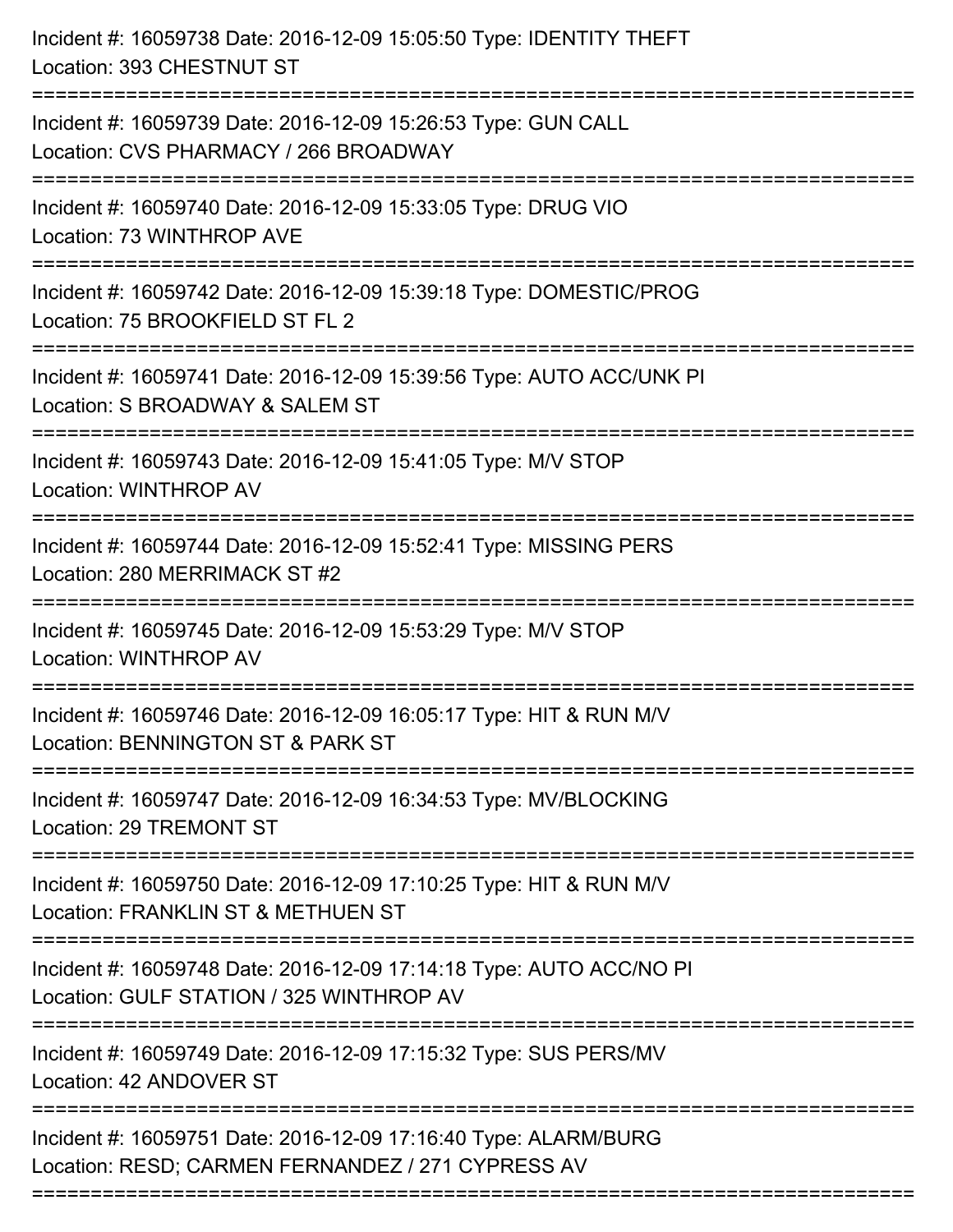Location: 1 COMMONWEALTH DR

| Incident #: 16059753 Date: 2016-12-09 17:36:56 Type: M/V STOP<br>Location: FALMOUTH ST & S UNION ST                                    |
|----------------------------------------------------------------------------------------------------------------------------------------|
| Incident #: 16059754 Date: 2016-12-09 17:44:24 Type: AUTO ACC/NO PI<br>Location: CORNISH ST & KNOX ST                                  |
| Incident #: 16059755 Date: 2016-12-09 17:46:14 Type: DRUG OVERDOSE<br>Location: LA FRUTTERIA / 75 MANCHESTER ST                        |
| Incident #: 16059757 Date: 2016-12-09 17:52:12 Type: HIT & RUN PED<br>Location: 52 BOWDOIN ST                                          |
| Incident #: 16059756 Date: 2016-12-09 17:52:50 Type: M/V STOP<br><b>Location: FALLS BRIDGE</b><br>==================================== |
| Incident #: 16059758 Date: 2016-12-09 18:10:24 Type: AUTO ACC/NO PI<br>Location: 123 PARK ST                                           |
| Incident #: 16059759 Date: 2016-12-09 18:14:13 Type: ALARM/BURG<br>Location: 92 BROADWAY                                               |
| Incident #: 16059760 Date: 2016-12-09 18:21:38 Type: ALARM/BURG<br>Location: 109 BLANCHARD ST                                          |
| Incident #: 16059761 Date: 2016-12-09 18:26:40 Type: CK WELL BEING<br>Location: BROOK ST & NEWBURY ST                                  |
| Incident #: 16059762 Date: 2016-12-09 18:30:27 Type: M/V STOP<br>Location: MERRIMACK ST & S BROADWAY                                   |
| Incident #: 16059763 Date: 2016-12-09 18:43:28 Type: M/V STOP<br><b>Location: MARION AV</b>                                            |
| Incident #: 16059764 Date: 2016-12-09 19:12:24 Type: VIO CITY ORD<br>Location: 40 CYPRESS ST                                           |
| Incident #: 16059765 Date: 2016-12-09 19:13:24 Type: MV/BLOCKING<br>Location: 582 ESSEX ST                                             |
|                                                                                                                                        |

Incident #: 16059766 Date: 2016 12 09 19:23:32 Type: MAN DOWN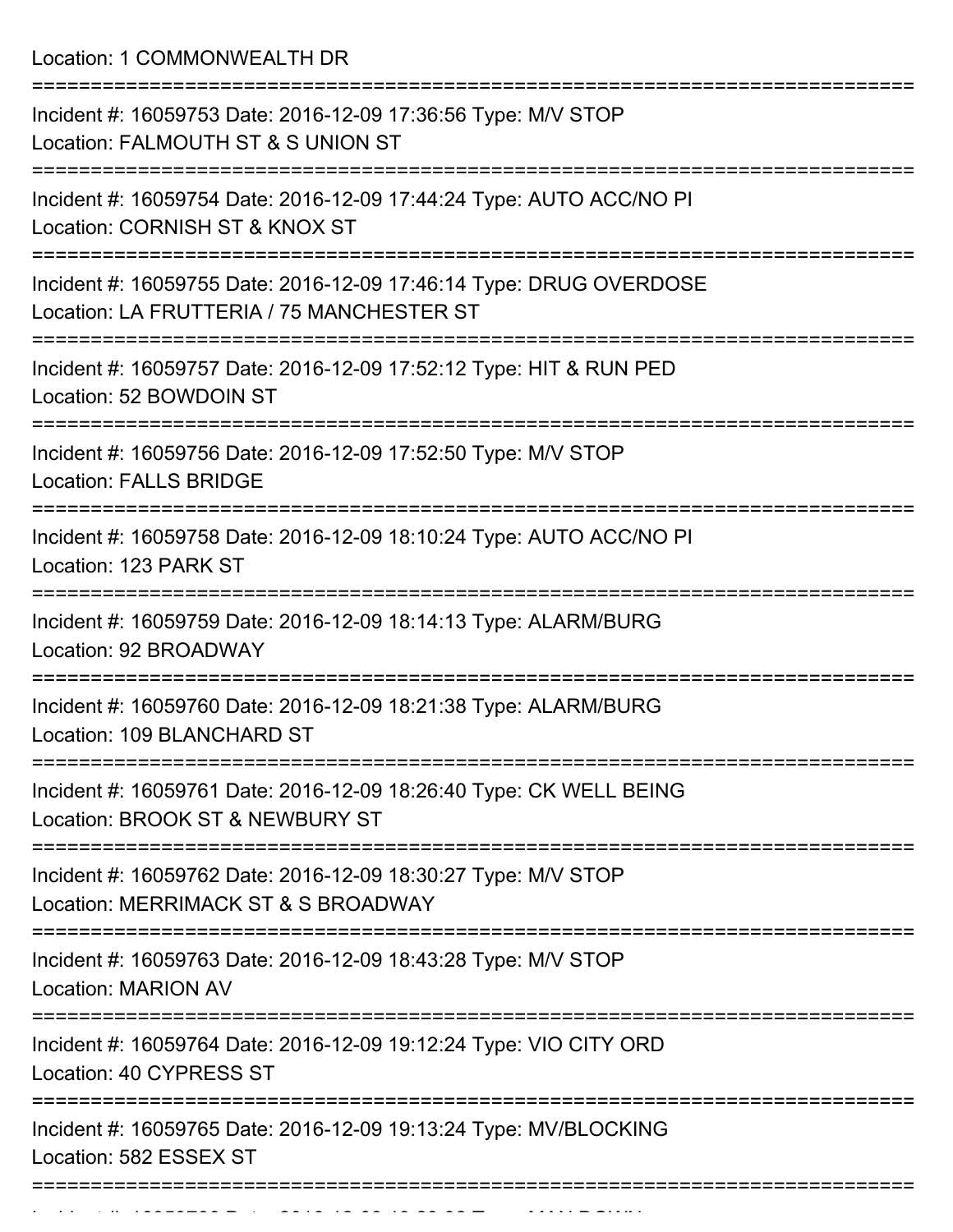Location: 67 OSGOOD ST #1 FL 1 =========================================================================== Incident #: 16059767 Date: 2016-12-09 19:44:39 Type: MISSING PERS Location: 394 LOWELL ST FL 2 =========================================================================== Incident #: 16059768 Date: 2016-12-09 19:59:50 Type: MEDIC SUPPORT Location: 57 SARGENT ST #2 FL 2 =========================================================================== Incident #: 16059769 Date: 2016-12-09 20:15:28 Type: SUS PERS/MV Location: 4 CRESCENT ST =========================================================================== Incident #: 16059770 Date: 2016-12-09 20:27:52 Type: HIT & RUN M/V Location: HAMPSHIRE ST =========================================================================== Incident #: 16059771 Date: 2016-12-09 21:02:39 Type: 209A/VIOLATION Location: 162 WEST ST #2 =========================================================================== Incident #: 16059772 Date: 2016-12-09 21:25:25 Type: M/V STOP Location: BROADWAY & HAVERHILL ST =========================================================================== Incident #: 16059773 Date: 2016-12-09 21:33:11 Type: M/V STOP Location: BRADFORD ST & FRANKLIN ST =========================================================================== Incident #: 16059774 Date: 2016-12-09 21:57:03 Type: AUTO ACC/NO PI Location: HAFFNERS GAS STATION / 262 LAWRENCE ST =========================================================================== Incident #: 16059775 Date: 2016-12-09 22:16:20 Type: M/V STOP Location: HAMPSHIRE ST & MARION AV =========================================================================== Incident #: 16059776 Date: 2016-12-09 22:44:11 Type: INVEST CONT Location: 204 PHILLIPS ST =========================================================================== Incident #: 16059777 Date: 2016-12-09 22:54:24 Type: NOISE ORD Location: 393 LOWELL ST #3 FL 3 =========================================================================== Incident #: 16059778 Date: 2016-12-09 22:57:24 Type: AUTO ACC/NO PI Location: 48 SHATTUCK ST =========================================================================== Incident #: 16059779 Date: 2016-12-09 23:27:42 Type: SUS PERS/MV Location: 18 FRANKLIN ST ===========================================================================